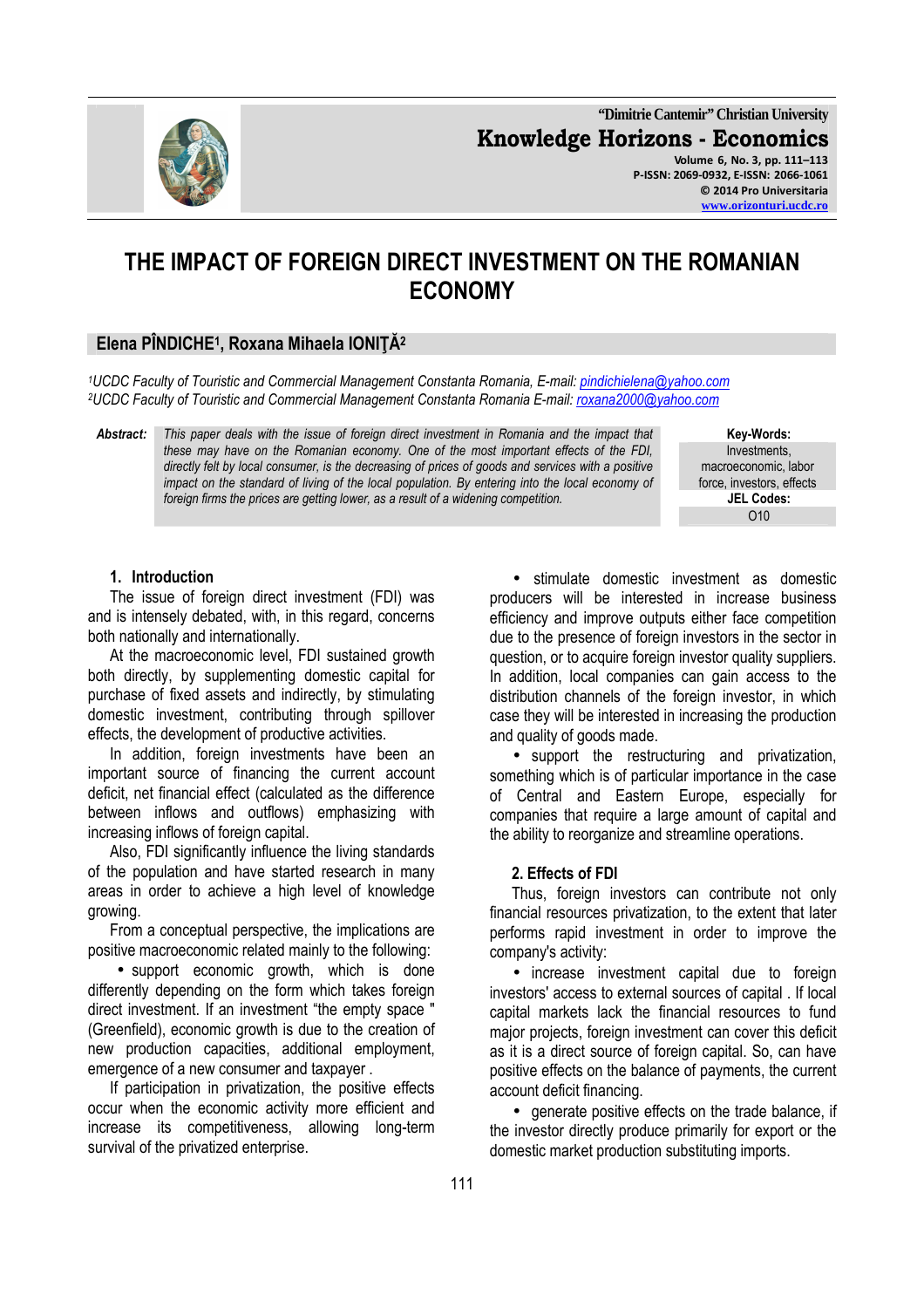• support increased revenue to the state budget due to the new contributors the host economy. Even if they are granted certain tax incentives, budget revenues increased due to higher receipts from payroll taxes. Although FDI can generate a number of positive effects on the country implantation is not excluded the possibility of a negative impact on the macroeconomic and sectorial levels.

Some of these effects are inherent and manifest generally short, their appearance is closely related to the implementation of the investment and/or making it more efficient, for example:

• increase in imports reflected negatively on the trade balance is due to the import of machinery and equipment financed by foreign investors, without which implementation of the investment would not be possible . In the long term, as far as retrofitting activity translates into increased productivity and competitiveness, there may be a decrease in the trade deficit, mainly when the foreign investor is predominantly export oriented and import substitution.

• increase in unemployment due to restructuring of privatized enterprises in order to improve business fast . It is obvious that in this case, there may be a reduction in employment in privatized enterprises. In our opinion, the long-term disadvantage is insignificant if the restructured businesses benefit from increased efficiency and competitiveness of business , in which case , the spillover effects may generate new jobs (through the development of upstream activities or downstream).

• negative impact on the budget due, on the one hand, tax incentives granted to foreign investors (policy incentives) that have the immediate effect of reducing revenues.

On the other hand, increasing the number of unemployed as a result of privatization and restructuring of state enterprises generate additional budget expenses as labor force restructured sectors is not immediately absorbed in development activities. In the long term, as the investments mature, there may be an increase in revenue to the state budget due to new taxes paid by taxpayers (companies and employees.

Therefore, the impact of FDI on the host economy is different from country to country, depending on the existing concrete economic, social and political and foreign capital penetration.

### **3. The role of FDI in supporting growth**

Bidirectional relationship between FDI and economic growth is due on the one hand, their impact on the economic environment of each country and on the other hand, the positive influences of sustained and sustainable growth have on foreign capital inflows receiver.

According to specialists, for a given country, periods of intense growth are characterized by attracting inflows of foreign direct investment.

Although Romania has experienced high rates of growth, it was not supported to the same extent by foreign direct investment. In the year 2011, the share of FDI stock to GDP represented 24.2 %, which is below the European average EU-25 (31.7 %).

Consequently, in the context of globalization and economic integration embodied mainly in the internationalization of production, foreign investment support growth in a more or less depending on the actual conditions in each country.

The effects of FDI on the balance of payments are numerous and sometimes contradictory, are determined by a number of factors, of which the most important are: the type of investment, economic efficiency, scope, access to resources, transaction costs and classical interventions host.

Analysis of the impact of FDI on the balance of payments must consider both trade flows (trade balance) and "possible significant capital outflows or diversion of flows from other potential investors".

In this respect, the best example is the case of fixed telephone company Romtelecom, which privatization, foreign investor was granted a monopoly in the market for a period of five years (1998-2003), during which prices increased significantly. These higher profits obtained as a result of anti -competitive techniques can turn into outflows in the form of excessive salaries of expatriates and high royalty fees, negatively affecting the balance of payments.

For countries in transition to market economies, such situations are not unique if we consider the concentration of FDI in oligopolistic markets.

Another issue raised by analyzing the impact of FDI is the method of financing, which directly affect the external private debt. Negative effects on the balance of payments occurs when foreign companies borrow abroad and subsequently focuses on the rapid recovery of investment through the use of techniques to circumvent tax (Transfer Pricing or higher fees).

Another aspect of the analysis of the impact of FDI on the balance of payments aimed at tracking the effects generated by investment projects, as follows: in the first phase (the investment) capital inflows recorded in the financial account as a tool to balance the balance of payments by financing the current account deficit, in the second phase (implementation of the investment) due to massive imports made by foreign companies (equipment, machinery, raw materials etc.) there is a negative effect on the balance Commercial.